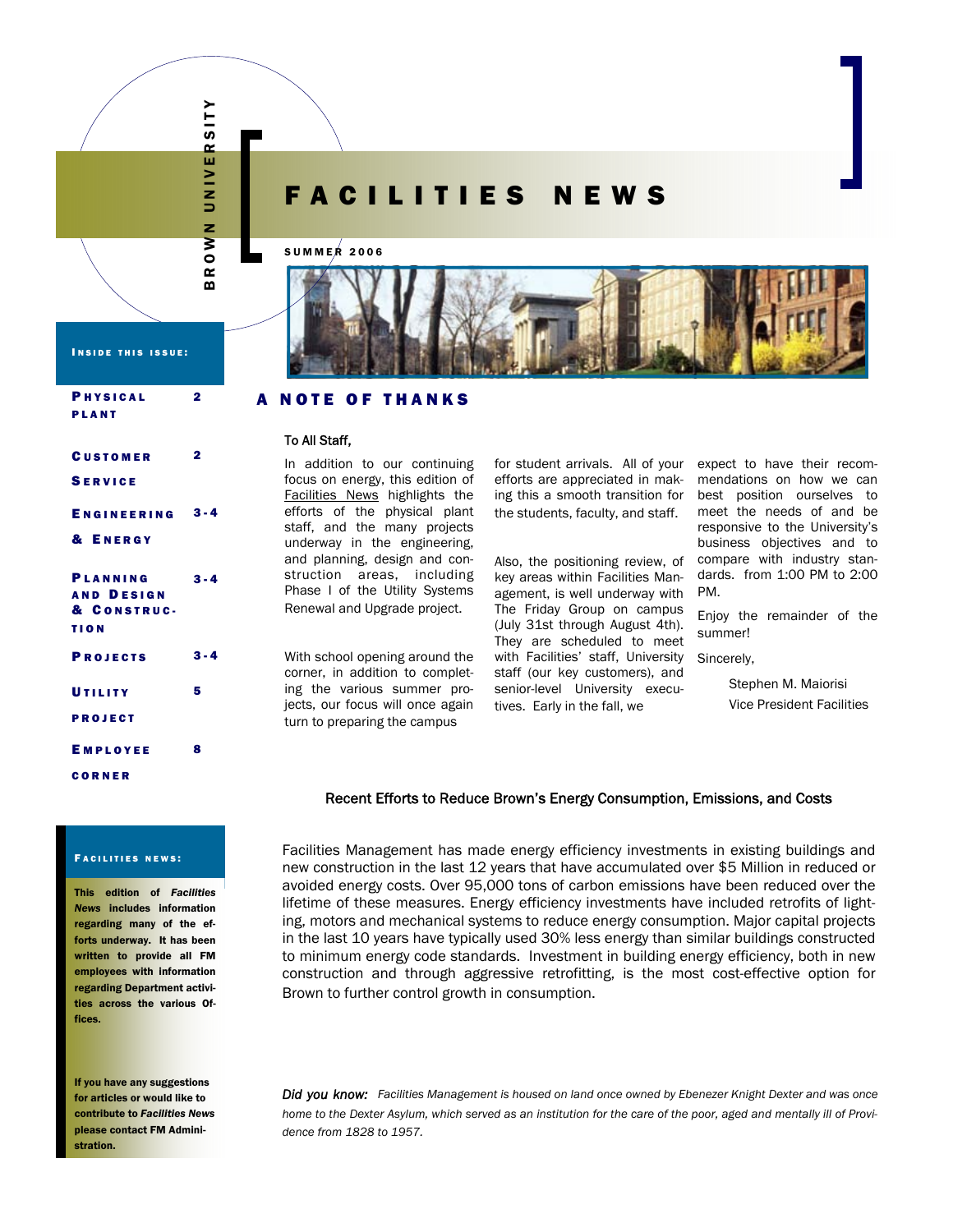# FACILITIES NEWS Page 2



In recognition of the Physical Plant's annual Safety Fair, Brown joins Bryn Mawr College, Georgia Institute of Technology, California State University San Bernardino, and the University of British Columbia as the 2006 recipients of APPA's Effective & Innovative Practices Award.

*The award, which* recognizes programs and processes that enhance service delivery,

lower costs, increase productivity, improve customer service, generate revenue, or otherwise benefit the educational institution, was announced at APPA's recent conference in Hawaii and will be featured, along with the other winners, in an upcoming issue of Facilities Manager magazine.

Congratulations!

Grounds—From May 26th through June 2nd, Grounds carted away to transfer stations 17 tons of trash. largely from events. Two trucks hauled 90 tons of custodial trash; and 32 rolloffs, strategically placed for student cleanout, hauled away 97.5 tons for a grand total of 204 tons of trash.

# Carpenter Patrick Mooney, 2005 Gaspar/Arzoomanian Award Recipient



Each year Facilities Management looks for that special Union employee who has demonstrated outstanding performance, exemplified quality service and has made a significant contribution to the University.

The award is in honor of the outstanding contributions of two retired Facilities Management employees, Raul Gaspar and the late Leonard Arzoomanian. Annually the Awards Committee seeks

nominations from across the University community to determine the winner. This year the award was presented to Patrick Mooney, a carpenter in Maintenance Services Structural Division, at a ceremony held at the University Faculty Club.

Pat received many nominations, all of which testified to his diligence in the performance of his job. During these past 29 years, he has received numerous accolades

for his work and has consistently performed in an exemplary manner.

Congratulations Pat!



# PHYSICAL PLANT & SERVICE OPERATIONS

In addition to the many Maintenance summer projects, the following are highlights of recent Physical Plant activity.

Custodial Services—invested in two new maintenance programs to care for wood and stone floors, to extend the useful life of the floors and to eliminate costly sanding and refinishing. The process uses a honing and polishing technique with steel wool and diamond slurry to obtain a deeppolished look. This new process has been used successfully in Sayles Hall. Traditionally, refinishing wood floors meant outsourcing the job; now, using this new technology, the procedure is similar to stripping a floor, with a drying and curing time of just two days, compared to one week

using the old process, with no odor issues. In addition, the cost savings and longevity of the finished floor is significant. For instance, to refinish Sayles Hall using the old process the cost was \$6,900 and lasted about three months; using the new procedure the startup cost was \$2,500 and the finish has lasted more than a year; and was completed using in-

#### house staff.

Maintenance-With the wrap up of the heating season we are now full swing into the cooling season and summer projects. Staff are busy performing maintenance on our cooling system equipment, which includes cleaning cooling towers, punching tubes on chillers, and performing operational checks on



Division 2-Installation of new domestic hot water storage tanks and pad in Caswell; and in Barus and Holley an eye wash station and two pressurized vessels and re-piping of the booster pumps.

pumps, chillers, air handlers, and all associated equipment to keep buildings cool this summer.

Service Response Center—A Third Shift is on the horizon, which will relieve the Central Heat Plant of taking afterhour calls from midnight to 7:00 AM.

Events Support—In 2005 Facilities Management supported 4,109 events, 659 classroom and 566 exam assists, for a total event/ class assist of: 5,334. With Spring Weekend and Commencement behind us, the Events staff are once again busy with summer camps and conferences and preparing for school opening.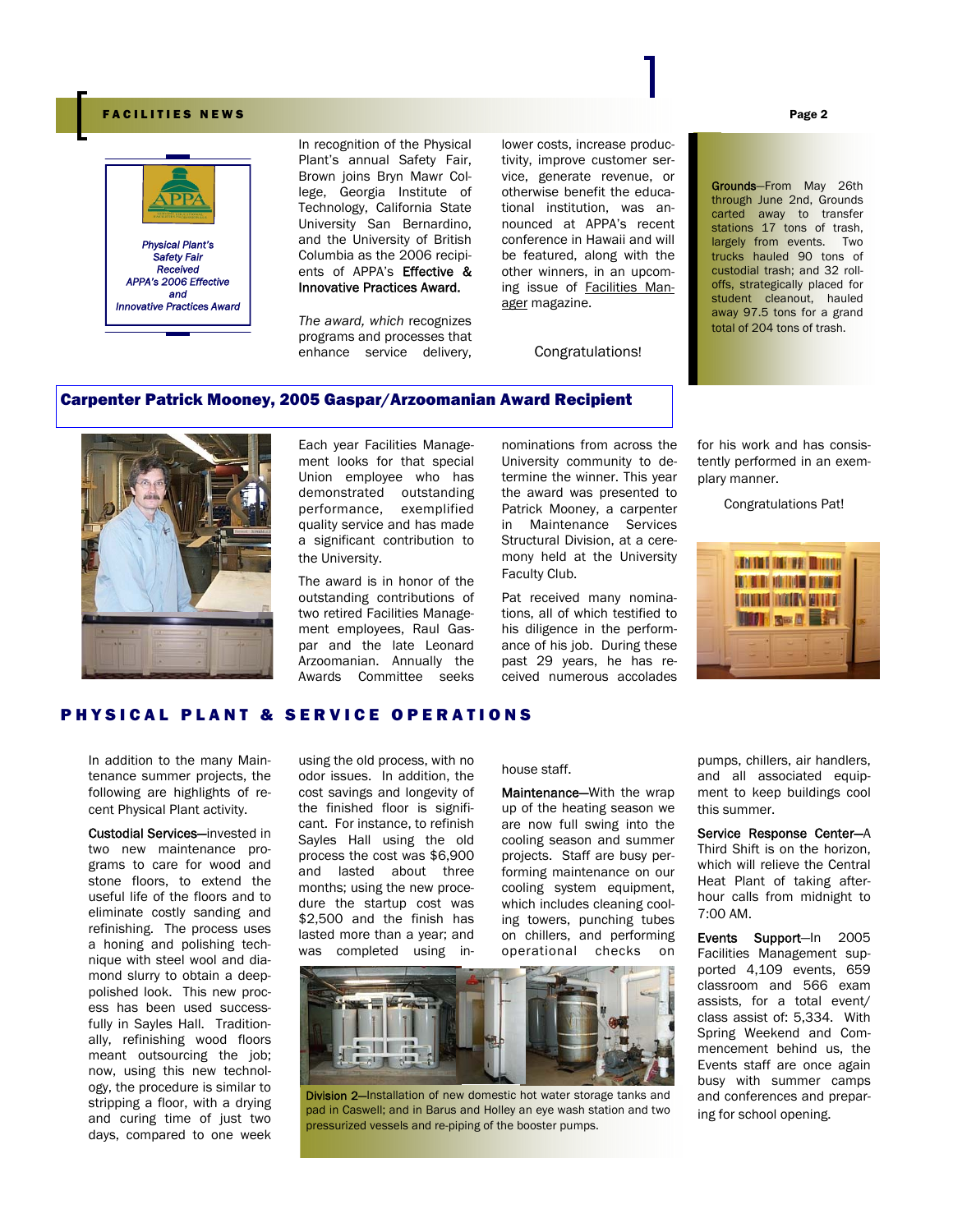# ENGINEERING & ENERGY

#### ENERGY

Last Fall Provost Robert Zimmer and Executive Vice President Elizabeth Huidekoper informed the Brown community about the extraordinary challenge the University faced as a result of unanticipated increases in energy costs as a result of the 2005 hurricanes Katrina and Rita that resulted in a projected cost increase of \$3.6 million dollars.

An immediate set of short-term recommendations resulted in a \$500,000 reduction in the budget shortfall. This included:

- Creating an energy policy;
- Educating the Brown community about the University's new energy policy and encouraging energy-saving practices;
- Working with residence hall advisors and staff to target the winter break period as an opportunity to substantially reduce

energy consumption ("Pull particular, recognized this **Projects in Design & Construction** the Plug" campaign);

Developing alternatives for students returning early from break in order to ease the energy costs of heating buildings with very few occupants;

- Expanding and tailoring the curtailment schedule of buildings over the winter break period including closing the Sciences Library for three days during the winter holiday break;
- Finalizing purchase of fuels at the proper time.

One of the most encouraging outcomes was the widespread positive reaction and support of the Brown community, both in their realistic assessment of the problem and their desire to contribute to the solutions. Students, in

particular, recognized this challenge not merely as a budget problem, but as an opportunity to ensure that the University was a responsible global citizen in managing its impact on the environment.

Given the scope and continuing nature of the volatility of the energy market, this support and enthusiasm from the community will be key assets as the University works toward implementing longer-term systemic solutions that will take into account such factors as the age and condition of the building infrastructure on campus, the anticipated growth and upgrading of facilities (e.g., new buildings and renovations) and the uses of these spaces

*(continued on Page 4)* 





*Gross Square Feet 45,000; Department Cognitive & Linguistic Sciences; Project Budget \$30 million; Related Utilities Budget \$34.4 million; Planned Occupancy 2009; Architect SOM Education Lab; Construction Manager Daniel O'Connell & Sons* 



# PLANNING AND DESIGN & CONSTRUCTION

The design of the home for the department of Cognitive and Linguistic Sciences Department and The Walk continue to progress through schematic design. The intent is for these projects to achieve a LEED silver rating. The design team is exploring several environmentally responsible strategies, including energy efficient ventilation systems, extensive use of natural light, daylight dimming, ground water recharging, drought resistant plantings, local materials, recycled content, etc. Streetscape standards are also emerging from these projects that will minimize storm water run-off and increase the odds of street tree survival. Look for these to show up on Prospect Street and Cushing Street first.

Several exciting projects have moved out of the design phase and into construction this summer, including the renovation of Grant Recital Hall, the Friedman Study Center in the Sciences Library, and renovations to Sharpe Refectory. All three of these projects will include new lighting and improvements to the mechanical systems that will have a significant effect on the efficiency of these buildings.

We are also looking at the campus more holistically. For example, working with Williston Design we are adding the finishing touches

to design guidelines for exterior lighting. We have found

that by thinking about the exterior lighting in a different way we may be able to use significantly less energy while still improving the quality of the campus as it is experienced at night. (Have you seen the mock-up on campus of the concept and some of the fixtures? We will be following this up with an effort to implement these ideas on and around the Main Green later this summer and fall.)

 *(continued on Page 4)* 





*Gross Square Feet 18.325; Department Cogut Humanities Center & Pembroke Center; Project Budget \$9.0 million; Related Utilities Budget \$1.0 million; Planned Occupancy Fall 2008; Architect Toshiko Mori Architects; Construction Manager Consigli*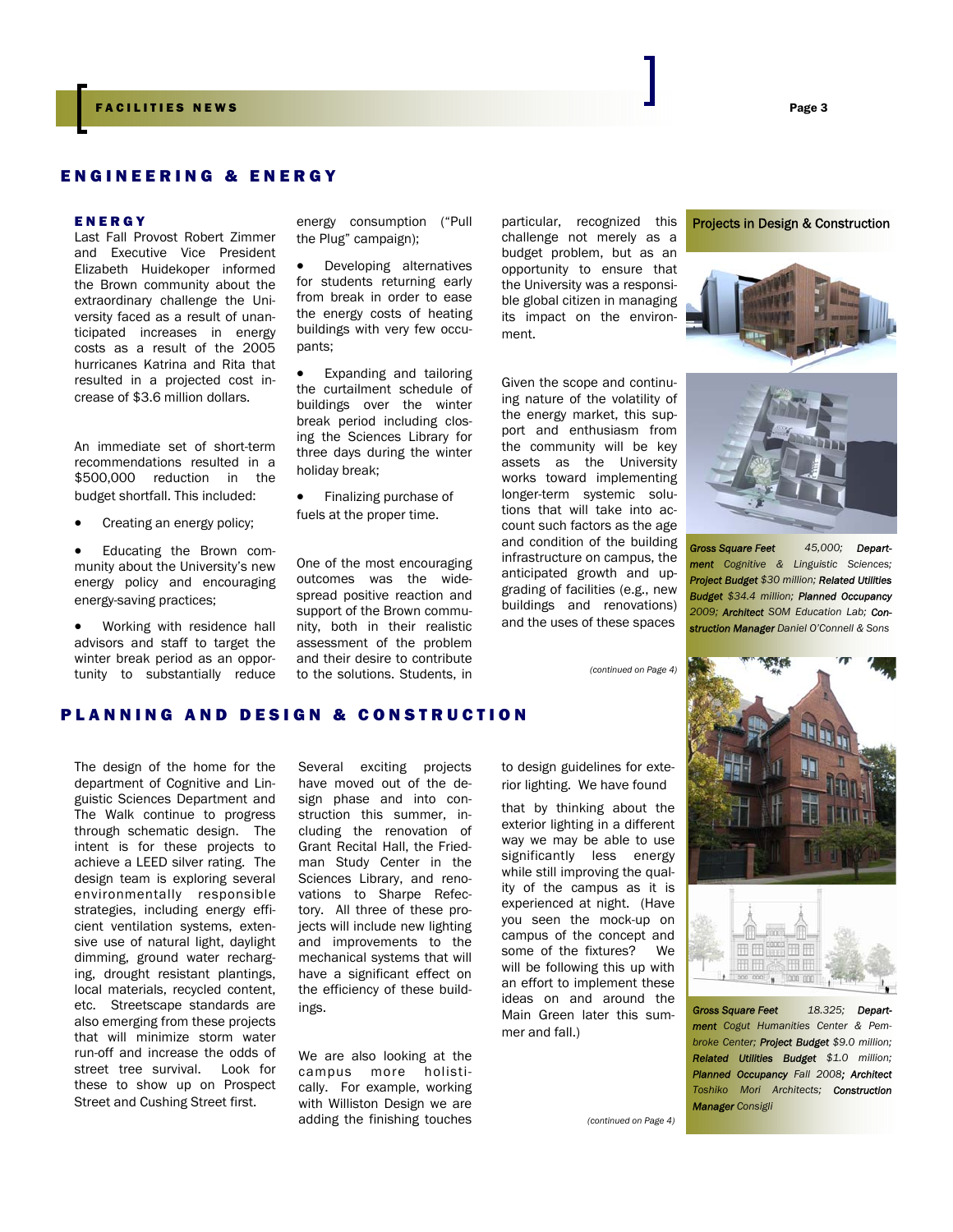# ENGINEERING & ENERGY *(continued from Page 3)*

and the quality of life of the people who occupy campus spaces.

#### SITE UTILITIES

In conjunction with the overall campus Utility Systems Renewal and Upgrade project, a number of mechanical & electrical utility projects have been funded and work will be continuing for the next several years. The goal of all of this work is to better serve the increasing loads being placed on the campus mechanical electrical distribution system.

Following is a summary of recent developments and projects that will be taking place over the next six months:

Electrical Distribution – The long-sought 4th utility feeder project is now completed and is in the process of being placed into operation. This feeder and associated campus distribution system improvements will serve

the Sidney E. Frank Hall for Life Sciences and future loads nearby. Replacement of switchgear and underground 5KV cables serving the Pembroke campus were completed last year. Future electrical distribution projects will concentrate on replacement of the existing switchgear in the J. Walter Wilson and Sharpe Refectory substations, as well as replacement and upgrade of the 5KV and 11KV underground distribution cabling and associated switchgear throughout the campus. This work will improve the reliability and increase the capacity of the University electrical distribution system.

Central Heat Plant - The work at the Central Heat Plant will upgrade various systems from the original 1968 construction. In 2005, one boiler was re-tubed and new control valves, circulation

pump motors and variable frequency drives were installed. During 2006, we will construct Phase 1 of the plant controls upgrade, wastewater discharge modifications and various other deferred maintenance work. Future projects include completion of the controls upgrades, modifications to allow boiler startup during power outages and installation of a smaller boiler to enable the plant to meet summer heating requirements.

District Chiller Plants - Two new district chiller plants will be built beginning in 2007, one in J. Walter Wilson to support the core campus area and one in the Central Heat Plant to support the athletics area. These plants will provide chilled water for building air conditioning more economically than individual building systems.

Distribution Piping for Hot Water and Chilled Water - Phase I of the distribution piping, which began in late April, will extend from the Central Heat Plant to Emery Hall. Phase II will be constructed in 2007, installing a new header from LSB to J. Walter Wilson and will provide new service lines to BioMed, Pembroke Hall, Alumnae Hall and Smith-Buonanno Hall.



#### Rockefeller Library Chillers Upgrade

- New chillers and expansion to have the chillers serve adjacent buildings allows us to retire older less efficient chillers.
- Savings of over 1,000,000 kwh per year.
- **Electrical cost reduction of over** \$100,000 per year.

#### GeoChem Chilled Water Loop Expansion—Variable Speed Drivers on Mac-Millan Chillers

- Calculated savings of over 300,000 kwh per year
- Electrical cost reduction of over \$30,000 per year.

#### Rockefeller Library Lighting Upgrade Project

- Calculated savings of over 300,000 kwh per year.
- **Electrical cost reduction of over** \$30,000 per year.

#### PLANNING AND DESIGN & CONSTRUCTION *(continued from Page 3)*

#### Corporation Names Life Sciences Building The Sidney E. Frank Hall for Life Sciences will house more than 50 new

- laboratories. At 168,800 gsf, this building is
- Brown's third largest , behind the Rockefeller Library and Barus & Holley.
- Total weight of structural steel: 3.8 million pounds—about a fifth of what the Eiffel Tower weighs or the equivalent of 1,266,666 average adult human brains.
- Concrete used as of December 31st:: 64,000 cubic yards, or 200 miles of standard city sidewalk.
- Interior partitions will total 240,000 sf, equal to five football fields.
- Windows: 140 punched windows and the building will have a total of 35,000 sf of glass—an area equal to 7.5 basketball courts.
- Exterior walls will have 391,000 bricks, 51,000 concrete blocks.

Perhaps the most effective way reduce our costs is to be sure our spaces are fully utilized before adding more.

In that vain, there are two studies looking to recapture space, primarily for student use. The first is a study being led by ARO, the architect for the Friedman Study Center, in Faunce House. The intent is to recapture and reorganize space within the building, so that it can be an effective student gathering space. The second is a study examining J. Walter Wilson as an administrative building that will house student advising functions. We may finally be able to put the many issues associated with this

An internal change that is intended to increase our operating efficiency is the recognition of a series of projects that will be managed as "Special Projects." These projects are typically small and do not require the level of oversight and approval that

1960's lab building behind

us!

often accompanies more complicated projects. By streamlining the delivery process we hope to move these projects forward at a faster pace and in the process spend less money. We are also looking forward to utilizing more in-house labor to help with these projects.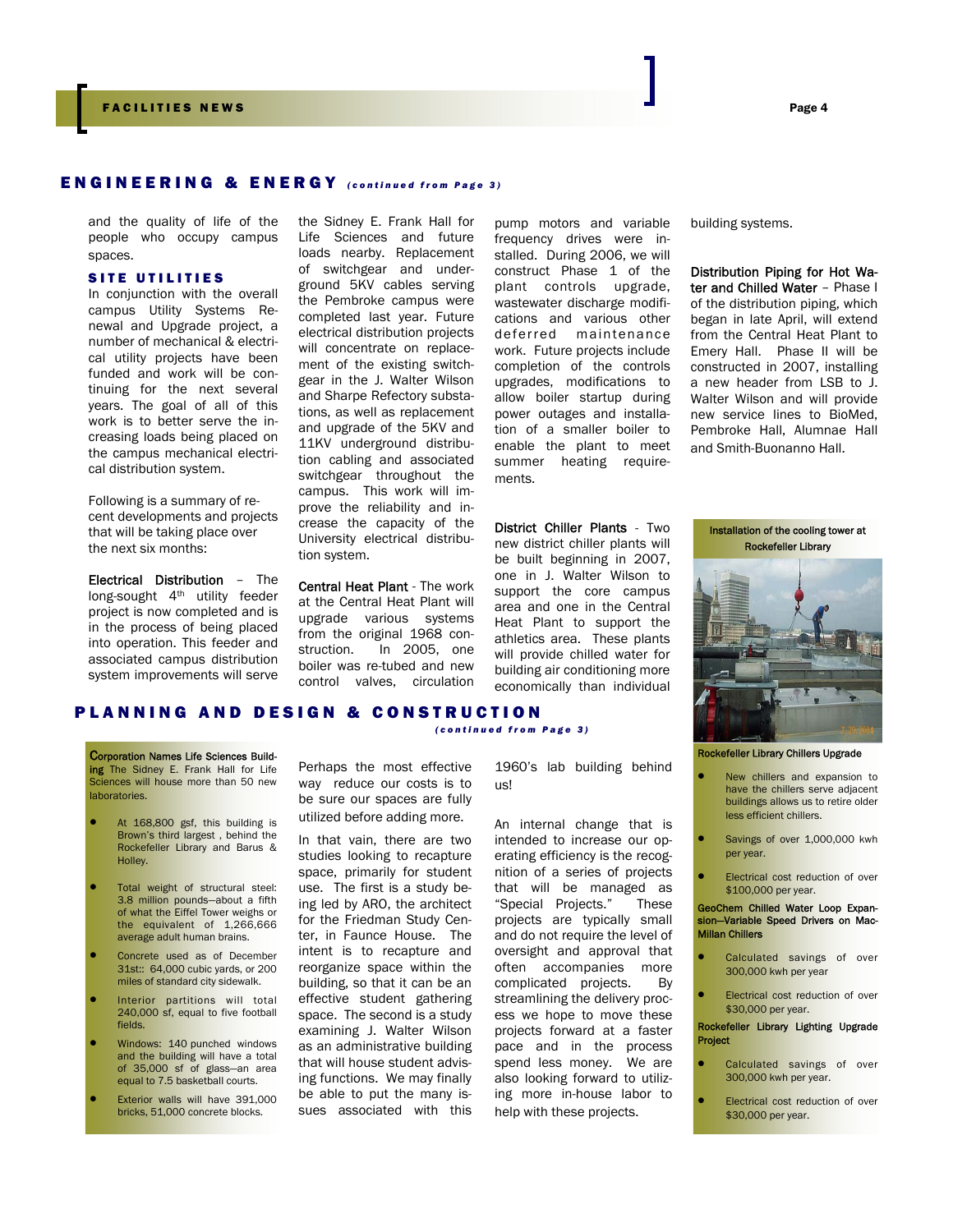# UTILITY SYSTEMS RENEWAL and UPGRADE

#### Overview:

Renewal, expansion, and upgrade of the existing utility systems at Brown are part of the site utilities work in<br>support of Brown's Academic Enrichment Initiative. The systems included in this project are underground<br>High T

Schematic designs, which are nearly complete, will guide multi-year, multiphase design and construction<br>work packages that will result in a coordinated renewal and expansion of the existing utility systems. The<br>work packag

The resulting utilities systems will improve reliability, redundancy, safety and energy efficiency.

More information can be found on the Utilities Project Website:<br>http://www.brown.edu/Facilities/Utility\_Project/



**Project Team** 

**Brown University Facilities Manager** Planning, Design and Construction<br>Engineering<br>Maintenance Services

Engineer:<br>WM Group

Construction Manager:<br>Bond Brothers

#### Central Heat Plant

The work at the Central Heat Plant will upgrade various systems from the original 1968 construction. In 2005, one boller was retubed and new control valves, circulation pump motors and variable frequency drives were instal





# Regional District Cooling

Two new district chiller plants will be built, one in the core campus area and one in the athletics area. These<br>plants will provide chilled water for building air conditioning more economically than individual building systems.

# Electrical Distribution

Electrical distribution projects will concentrate on replacement of the existing switchgear in the J. Walter Wilson and Share Refectory substations, as well as replacement and upgrade of the SKV and 11 KV under-<br>ground dis









#### High Temperature Hot Water Piping

**Hot water distribution piping will be replaced from the Central Heat Plant on Lloyd Avenue to he J. Walter**<br>Wisson building. The piping consists of two pipes that are 14 inches in dismerter, 24 inch diameter with insula-<br>

HTHW Project Overview





**HTHW Project Schedule**